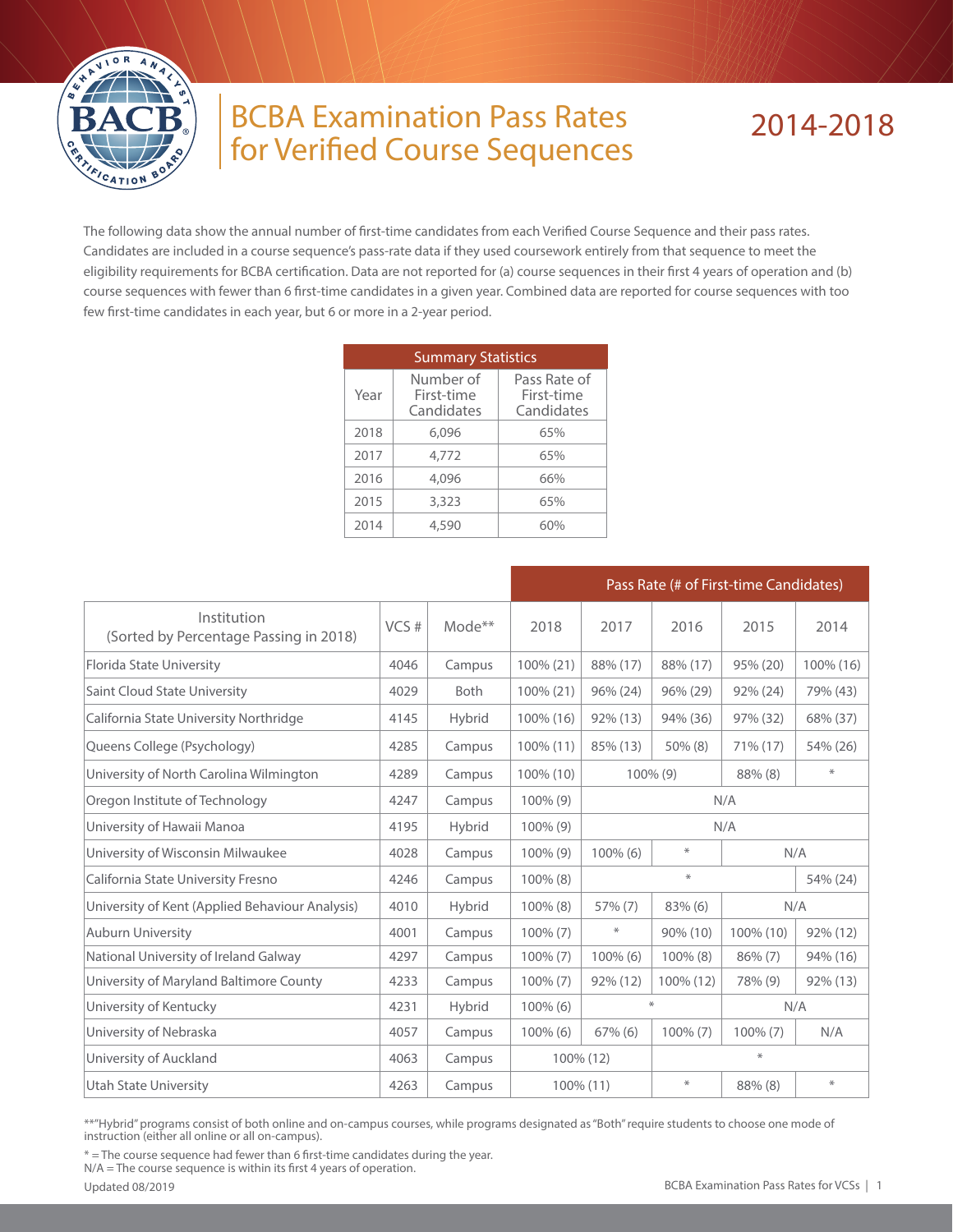|                                                       |      |             | Pass Rate (# of First-time Candidates) |           |             |                         |            |
|-------------------------------------------------------|------|-------------|----------------------------------------|-----------|-------------|-------------------------|------------|
| Institution<br>(Sorted by Percentage Passing in 2018) | VCS# | Mode**      | 2018                                   | 2017      | 2016        | 2015                    | 2014       |
| Western Michigan University                           | 4197 | <b>Both</b> | 97% (34)                               | 87% (47)  | 90% (31)    | 80% (20)                | 74% (23)   |
| Vanderbilt University                                 | 4187 | Campus      | 96% (26)                               | 96% (27)  | 94% (16)    | 76% (17)                | 86% (29)   |
| University of Texas Austin                            | 4026 | Campus      | 96% (23)                               | 83% (24)  | 82% (17)    | 76% (12)                | 67% (12)   |
| <b>Baylor University</b>                              | 4084 | Campus      | 93% (14)                               | 85% (7)   |             | N/A                     |            |
| <b>Rutgers University</b>                             | 4033 | Campus      | 93% (14)                               | 82% (11)  | 81% (16)    | 83% (18)                | 59% (29)   |
| <b>Brock University</b>                               | 4234 | Campus      | 92% (73)                               | 89% (57)  | 79% (38)    | 91% (23)                | 76% (71)   |
| University of South Florida                           | 4286 | Both        | 92% (52)                               | 70% (10)  | 72% (25)    | 78% (18)                | 93% (45)   |
| <b>Antioch University</b>                             | 4022 | Campus      | 92% (12)                               | 92% (12)  | 70% (10)    | $\ast$                  | 83% (6)    |
| Queen's University Belfast                            | 4042 | Hybrid      | 92% (12)                               | 90% (10)  |             | N/A                     |            |
| University of Houston Clear Lake                      | 4133 | Campus      | $91\% (11)$                            | 100% (8)  | 86% (14)    | $\ast$                  | 90% (10)   |
| California State University Sacramento                | 4172 | Campus      |                                        | 90% (10)  | $\ast$      | 100% (8)<br>$100\% (7)$ |            |
| Florida Institute of Technology (Degree Program)      | 4413 | Distance    | 89% (55)                               | 79% (47)  |             | N/A                     |            |
| Aurora University                                     | 4112 | Campus      | 89% (19)                               | 58% (12)  | 75% (12)    | N/A                     |            |
| <b>James Madison Univeristy</b>                       | 4122 | Campus      | 89% (9)                                | 100% (6)  | $100\% (7)$ | N/A                     |            |
| University of South Wales                             | 4135 | Campus      | 89% (9)                                | 80% (10)  | $\ast$      | 100% (10)               | N/A        |
| University of British Columbia                        | 4094 | Campus      | 88% (16)                               | 92% (12)  | 78% (9)     | 100% (10)               | 81% (27)   |
| Florida Institute of Technology (Orlando)             | 4334 | Campus      | 88% (8)                                | 100% (11) | N/A         |                         |            |
| <b>Western New England University</b>                 | 4012 | Campus      | 87% (23)                               | 96% (27)  | 94% (36)    | 86% (21)                | 89% (27)   |
| <b>Bay Path University</b>                            | 4191 | Hybrid      | 86% (56)                               |           |             | N/A                     |            |
| <b>Western University</b>                             | 4190 | Distance    | 86% (35)                               |           |             | N/A                     |            |
| Cambridge College                                     | 4302 | Hybrid      | 86% (29)                               | 88% (17)  | 87% (32)    | 88% (16)                | 65% (17)   |
| Rowan University                                      | 4018 | Campus      | 86% (7)                                | 88% (17)  | 60% (15)    | 83% (12)                | 80% (20)   |
| Saint Louis University                                | 4055 | Both        | $86\%$ $(7)$                           | 100% (11) | 80% (10)    | 50% (6)                 | N/A        |
| Temple University                                     | 4004 | Campus      | $86\% (7)$                             | 43% (7)   |             | 87% (8)                 | 70% (10)   |
| Florida Atlantic University                           | 4374 | Campus      |                                        | 86% (7)   | 75% (8)     | N/A                     |            |
| Salem State University                                | 4065 | Hybrid      |                                        | 86% (7)   | $\ast$      | N/A                     |            |
| University of Dublin Trinity College                  | 4281 | Campus      |                                        | 86% (7)   |             | $\ast$                  | $71\% (7)$ |
| <b>Simmons University</b>                             | 4237 | Hybrid      | 85% (68)                               | 83% (70)  | 81% (52)    | 80% (60)                | 79% (82)   |
| <b>Bangor University (degree)</b>                     | 4335 | Campus      | 83% (18)                               | 78% (18)  | $71\% (7)$  | 67% (12)                | 67% (27)   |
| Trinity Christian College (discontinued)              | 4085 | Hybrid      | 83% (12)                               | 50% (10)  |             | N/A                     |            |
| California State University Stanislaus                | 4243 | Campus      | 83% (6)                                | 88% (8)   | $\ast$      | 100% (6)                | 86% (7)    |
| Jacksonville State University                         | 4015 | Hybrid      | 83% (6)                                |           | 80% (10)    | 56% (9)                 | 67% (9)    |
| Ohio State University                                 | 4119 | Campus      | 83% (6)                                | $\ast$    |             | N/A                     |            |
| Philadelphia College of Osteopathic Medicine          | 4161 | Hybrid      | 83% (6)                                |           | $\ast$      | N/A                     |            |

\* = The course sequence had fewer than 6 first-time candidates during the year.

N/A = The course sequence is within its first 4 years of operation.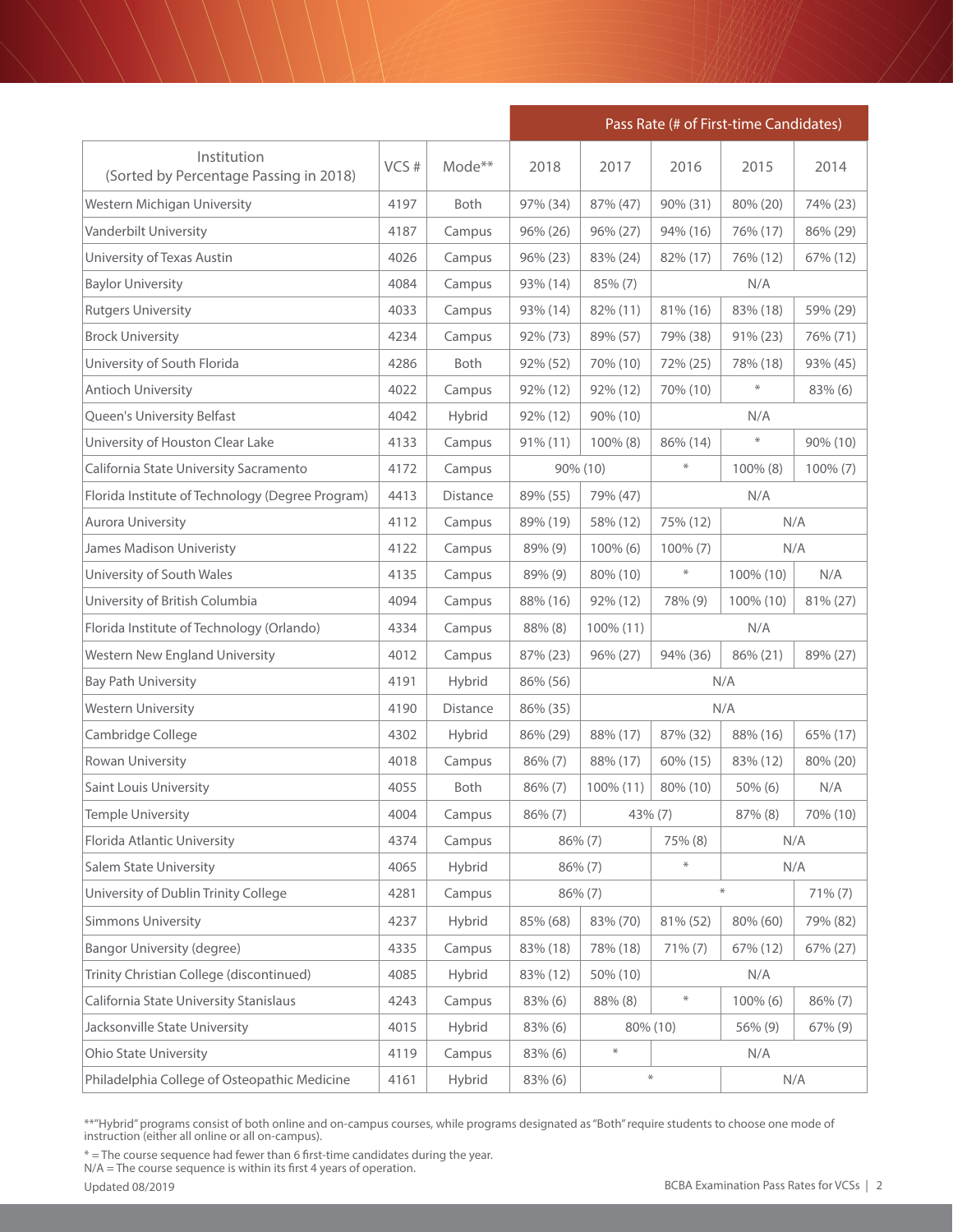|                                                          |      |                 | Pass Rate (# of First-time Candidates) |             |           |                      |           |
|----------------------------------------------------------|------|-----------------|----------------------------------------|-------------|-----------|----------------------|-----------|
| Institution<br>(Sorted by Percentage Passing in 2018)    | VCS# | Mode**          | 2018                                   | 2017        | 2016      | 2015                 | 2014      |
| Southern Connecticut State University                    | 4258 | Campus          | 83% (6)                                | $\ast$      | 71% (7)   | $50\%$ (6)           | 57% (7)   |
| University of Kansas                                     | 4248 | Campus          | $83\%$ (6)                             |             |           | $\ast$               |           |
| <b>Briar Cliff University</b>                            | 4116 | Campus          |                                        | 83% (6)     |           | N/A                  |           |
| Mercyhurst University                                    | 4100 | Both            |                                        | 83% (6)     |           | N/A                  |           |
| Florida Institute of Technology (Melbourne)              | 4333 | Campus          | 82% (22)                               | 72% (18)    | 92% (26)  | 100% (15)            | 74% (19)  |
| University of Missouri St. Louis                         | 4244 | Hybrid          | 82% (11)                               | 75% (8)     | ⋇         | N/A                  |           |
| University of North Texas                                | 4193 | Campus          | 82% (11)                               | 87% (15)    | 68% (25)  | 82% (17)             | 89% (9)   |
| University of New Mexico                                 | 4121 | Campus          |                                        | 82% (11)    |           | N/A                  |           |
| University of Washington                                 | 4106 | <b>Both</b>     | 81% (54)                               | 85% (41)    | 79% (39)  | 85% (46)<br>60% (50) |           |
| Columbia University Teachers College                     | 4301 | Campus          | 80% (20)                               | 71% (25)    | 74% (27)  | 69% (13)             | 57% (23)  |
| <b>Old Dominion University</b>                           | 4097 | Campus          | 80% (10)                               | $\ast$      |           | N/A                  |           |
| University of Utah                                       | 4260 | Campus          | 79% (19)                               | 58% (12)    | $\ast$    | N/A                  |           |
| University of Georgia                                    | 4123 | Campus          | 79% (14)                               |             | N/A       |                      |           |
| Florida Institute of Technology<br>(Certificate Program) | 4038 | <b>Distance</b> | 78% (581)                              | 74% (554)   | 71% (631) | 76% (590)            | 68% (932) |
| Georgia State University                                 | 4127 | Campus          | 78% (9)                                | $\ast$      | N/A       |                      |           |
| Regis College                                            | 4047 | Campus          | 78% (9)                                | $100\%$ (7) | 89% (9)   | N/A                  |           |
| <b>George Mason University</b>                           | 4136 | <b>Both</b>     | 76% (62)                               | 64% (47)    | 75% (56)  | 42% (19)             | 54% (41)  |
| <b>McNeese State University</b>                          | 4069 | Campus          | 75% (16)                               | 73% (11)    | $\ast$    | 50% (8)              | 73% (11)  |
| University of Massachusetts Boston                       | 4189 | Hybrid          | 75% (12)                               | 70% (10)    | 55% (9)   | 39% (23)             | 45% (33)  |
| University of Southern Maine                             | 4074 | <b>Both</b>     | 75% (12)                               | 54% (11)    |           | 71% (7)              | 78% (18)  |
| Montana State University Billings                        | 4124 | Distance        | 75% (8)                                | 64% (11)    | 50% (6)   | 60% (10)             | ⋇         |
| Pennsylvania State University Harrisburg                 | 4011 | Campus          | 75% (8)                                | 80% (15)    | 56% (9)   | 100% (12)            | $\ast$    |
| Gonzaga University                                       | 4236 | Campus          |                                        | 75% (8)     |           | N/A                  |           |
| Kent State University                                    | 4242 | Distance        |                                        | 75% (8)     |           | N/A                  |           |
| Hunter College                                           | 4253 | Both            | 73% (22)                               | 57% (23)    | 55% (31)  | 35% (26)             | 41% (39)  |
| University of Colorado Denver                            | 4181 | Distance        | 73% (15)                               | 58% (19)    | 64% (11)  | 67% (12)             | 70% (23)  |
| Sage Colleges                                            | 4021 | <b>Distance</b> | 72% (71)                               | 68% (87)    | 67% (72)  | 59% (51)             | 62% (71)  |
| Lipscomb University                                      | 4103 | Hybrid          | 72% (18)                               | 71% (21)    |           | N/A                  |           |
| Northeastern University (Health Sciences)                | 4284 | Distance        | 72% (18)                               | 78% (33)    | 75% (8)   |                      | N/A       |
| University of California Los Angeles                     | 4224 | Distance        | $71\% (7)$                             |             |           | N/A                  |           |
| University of Louisville                                 | 4178 | Hybrid          | 71% (7)                                |             | $\ast$    |                      | N/A       |
| University of Houston Victoria                           | 4054 | Distance        |                                        | $71\% (7)$  |           | N/A                  |           |
| University of Waikato                                    | 4143 | Both            |                                        | 71% (7)     |           | N/A                  |           |
| University of North Dakota                               | 4090 | Distance        | 70% (20)                               | 67% (15)    |           | N/A                  |           |

\* = The course sequence had fewer than 6 first-time candidates during the year.

N/A = The course sequence is within its first 4 years of operation.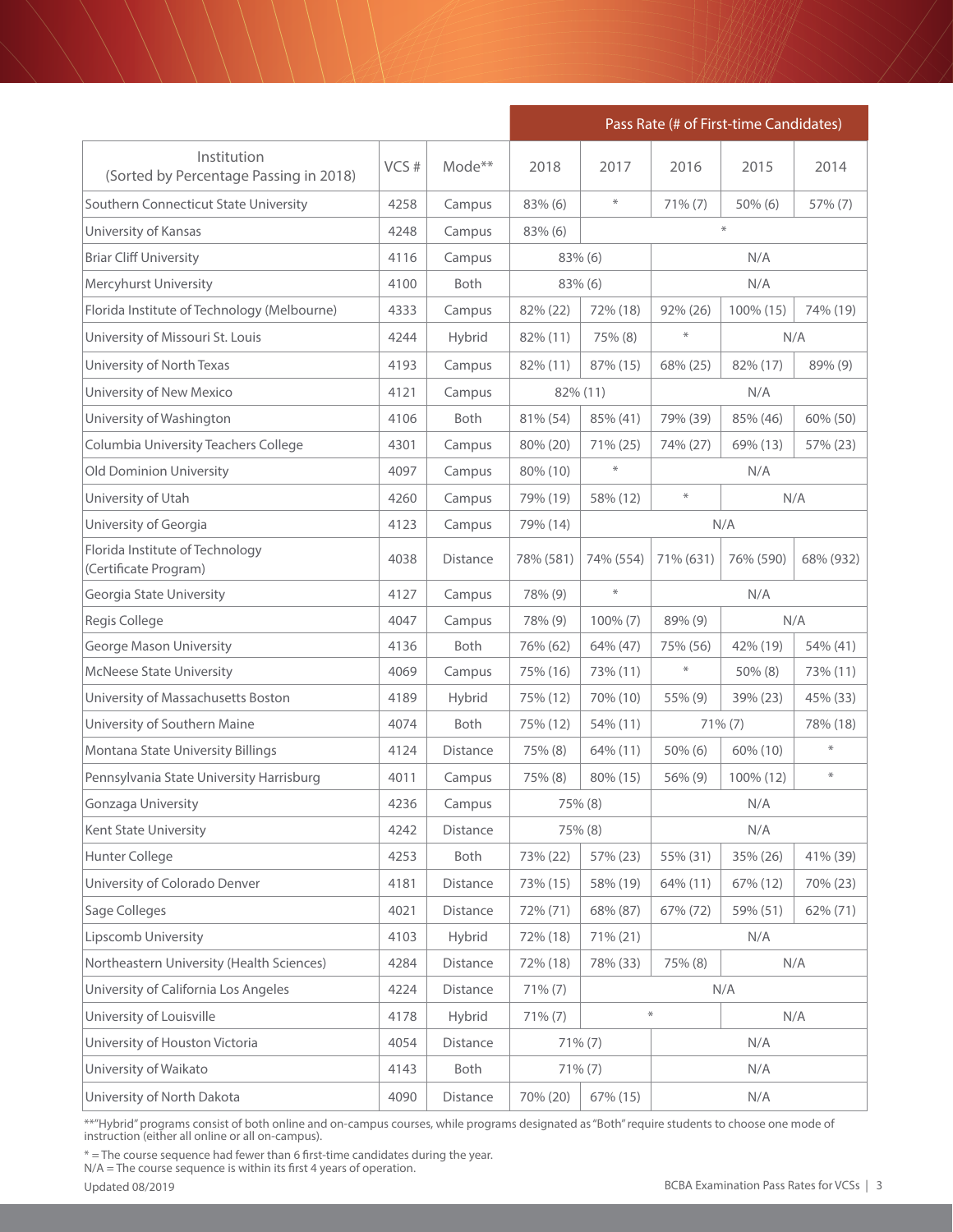|                                                       |      |                 | Pass Rate (# of First-time Candidates) |           |           |             |           |  |
|-------------------------------------------------------|------|-----------------|----------------------------------------|-----------|-----------|-------------|-----------|--|
| Institution<br>(Sorted by Percentage Passing in 2018) | VCS# | Mode**          | 2018                                   | 2017      | 2016      | 2015        | 2014      |  |
| California State University San Marcos                | 4107 | Distance        | 69% (16)                               |           |           | N/A         |           |  |
| Johns Hopkins University                              | 4083 | Campus          | 69% (13)                               | 89% (9)   |           | N/A         |           |  |
| Michigan State University                             | 4062 | Distance        |                                        | 69% (13)  |           | N/A         |           |  |
| <b>Rider University</b>                               | 4115 | Campus          | 67% (24)                               | 53% (36)  | 53% (15)  |             | N/A       |  |
| California State University Los Angeles               | 4110 | Campus          | 67% (21)                               | 67% (18)  | 70% (17)  | 63% (24)    | 55% (42)  |  |
| <b>Wayne State University</b>                         | 4060 | Campus          | 67% (21)                               | 45% (11)  |           | N/A         |           |  |
| University of Pittsburgh                              | 4194 | Campus          | 67% (18)                               | 71% (17)  | 67% (9)   | 73% (11)    | 53% (15)  |  |
| Oakland University                                    | 4096 | Campus          | 67% (9)                                | 85% (13)  | $\ast$    |             | N/A       |  |
| Queens College (Education)                            | 4225 | Campus          | 67% (9)                                |           |           | N/A         |           |  |
| University of Rochester                               | 4003 | Campus          | 67% (9)                                | 56% (9)   | $\ast$    |             | N/A       |  |
| Northeastern University                               | 4313 | Both            | $67\%$ (6)                             |           | ⋇         | 50% (8)     |           |  |
| West Virginia University                              | 4214 | Distance        | $67\%$ (6)                             |           | N/A       |             |           |  |
| University of Oklahoma                                | 4040 | Both            |                                        | 67% (6)   |           | N/A         |           |  |
| <b>Western Connecticut State University</b>           | 4077 | <b>Distance</b> | 66% (29)                               | 50% (8)   | 63% (11)  |             | N/A       |  |
| Chicago School of Professional Psychology             | 4142 | Both            | 65% (142)                              | 71% (128) | 66% (96)  | 69% (72)    | 52% (148) |  |
| University of Texas San Antonio                       | 4176 | Hybrid          | 65% (20)                               |           | N/A       |             |           |  |
| <b>Ball State University</b>                          | 4199 | Distance        | 64% (627)                              | 62% (456) | 61% (310) | 59% (201)   | 55% (186) |  |
| University of Saint Joseph                            | 4275 | Campus          | 64% (28)                               | 70% (27)  | 75% (12)  | 65% (20)    | 64% (36)  |  |
| <b>Endicott College</b>                               | 4159 | Both            | 63% (89)                               | 73% (71)  | 76% (37)  | 76% (33)    | 67% (46)  |  |
| Texas A&M University                                  | 4061 | Distance        | 63% (24)                               | 57% (14)  | 46% (13)  | $71\% (7)$  | 54% (13)  |  |
| Caldwell University                                   | 4169 | Campus          | 63% (16)                               | 64% (11)  | 78% (27)  | 72% (18)    | 76% (21)  |  |
| University of North Florida                           | 4157 | Campus          | $63\%$ $(8)$                           | $\ast$    | 71% (7)   | 38% (8)     | 64% (11)  |  |
| <b>Nicholls State University</b>                      | 4217 | Both            | 60% (15)                               | 67% (12)  | 70% (10)  | $67\%$ (6)  | 45% (11)  |  |
| Tel Aviv University                                   | 4372 | Campus          |                                        | 60% (10)  |           | 38% (8)     |           |  |
| University of Central Oklahoma                        | 4098 | Campus          |                                        | 60% (10)  | $\ast$    |             | 43% (7)   |  |
| Arizona State University (distance)                   | 4064 | Distance        | 59% (501)                              | 65% (329) | 61% (221) | 62% (120)   | 54% (154) |  |
| University of Massachusetts Lowell                    | 4162 | Distance        | 58% (45)                               | 62% (52)  | 73% (64)  | 67% (73)    | 51% (125) |  |
| <b>Salve Regina University</b>                        | 4020 | Campus          | 57% (21)                               | 88% (16)  | 47% (17)  |             | N/A       |  |
| Saint Joseph's University                             | 4035 | Distance        |                                        | 57% (7)   | 36% (11)  | 32% (22)    | 50% (6)   |  |
| University of West Florida                            | 4043 | Both            | 56% (124)                              | 63% (71)  | 47% (81)  | 56% (86)    | 48% (112) |  |
| <b>Texas State University</b>                         | 4126 | Campus          | 56% (9)                                | 89% (9)   | 83% (12)  | $100\%$ (8) | 54% (24)  |  |
| University of Cincinnati                              | 4013 | Both            | 55% (183)                              | 47% (158) | 55% (121) | 60% (63)    | 33% (43)  |  |
| San Diego State University (Special Education)        | 4222 | Campus          | 55% (11)                               | 50% (12)  | $\ast$    | 82% (11)    | 42% (12)  |  |
| University of North Texas                             | 4117 | Distance        | 54% (115)                              | 60% (83)  | 64% (70)  | 55% (65)    | 54% (184) |  |

\* = The course sequence had fewer than 6 first-time candidates during the year.

N/A = The course sequence is within its first 4 years of operation.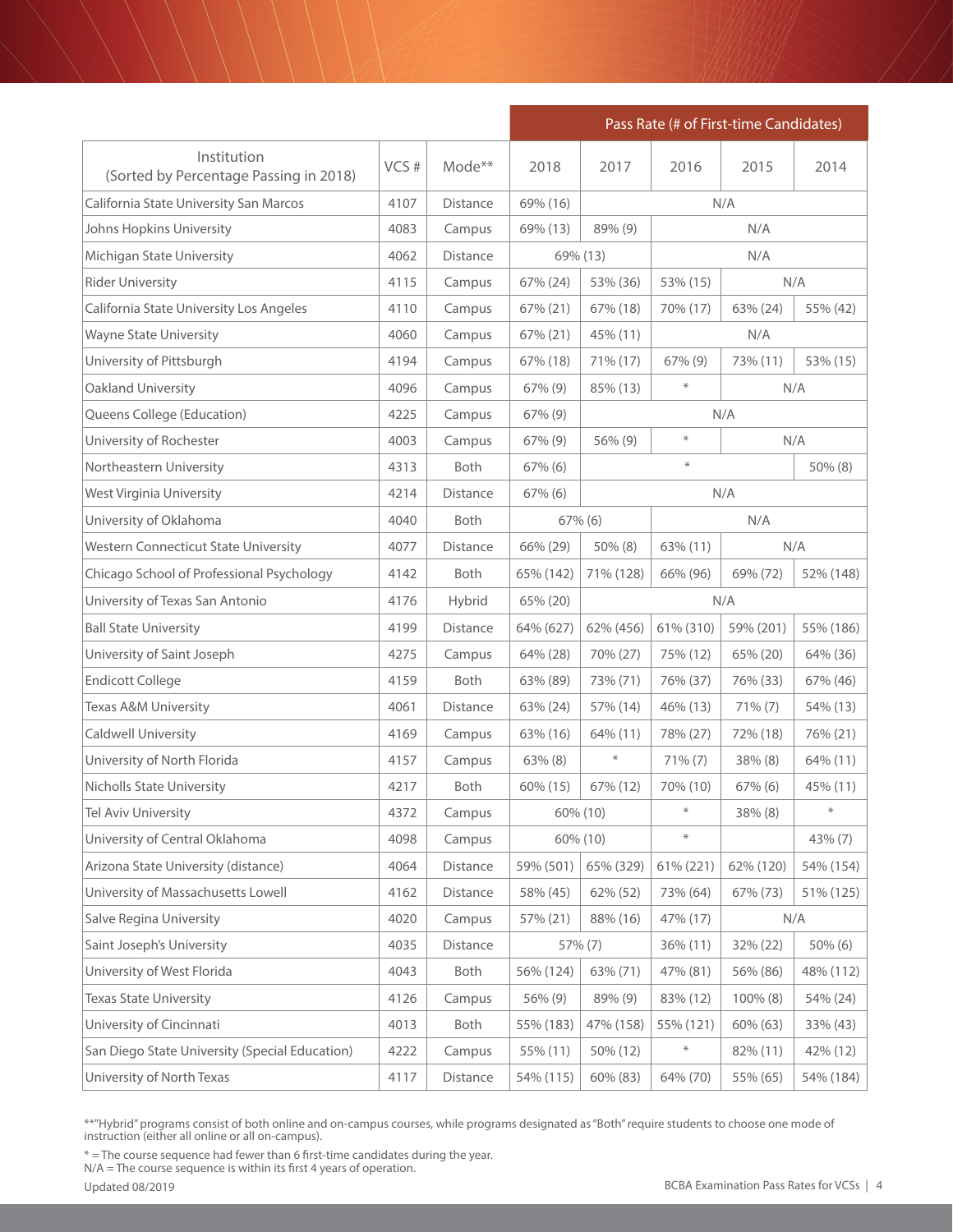|                                                                             |      |             | Pass Rate (# of First-time Candidates) |               |           |           |           |  |
|-----------------------------------------------------------------------------|------|-------------|----------------------------------------|---------------|-----------|-----------|-----------|--|
| Institution<br>(Sorted by Percentage Passing in 2018)                       | VCS# | Mode**      | 2018                                   | 2017          | 2016      | 2015      | 2014      |  |
| Pennsylvania State University                                               | 4027 | Hybrid      | 54% (50)                               | 79% (34)      | 62% (37)  | 53% (36)  | 47% (96)  |  |
| <b>Georgian Court University</b>                                            | 4073 | Campus      | 53% (15)                               | $\ast$        | 33% (12)  | N/A       |           |  |
| Brandman University (distance)                                              | 4146 | Distance    | 50% (22)                               | 40% (10)      | 69% (13)  | N/A       |           |  |
| St. Joseph's College                                                        | 4070 | Both        | 50% (14)                               | 38% (8)       |           | N/A       |           |  |
| University of Massachusetts Dartmouth                                       | 4209 | Campus      | 50% (10)                               | $\ast$        | 57% (7)   | 86% (7)   | 82% (11)  |  |
| Our Sunny World                                                             | 4079 | <b>Both</b> | 50% (8)                                | $\ast$<br>N/A |           |           |           |  |
| Fresno Pacific University                                                   | 4251 | Campus      | $50\%$ (6)                             |               |           | N/A       |           |  |
| University of South Carolina                                                | 4049 | Campus      | $50\%$ (6)                             | $\ast$        |           | N/A       |           |  |
| Chapman University                                                          | 4184 | Campus      |                                        | 50% (10)      |           | N/A       |           |  |
| Hofstra University                                                          | 4218 | Campus      |                                        | $50\%$ (6)    |           | N/A       |           |  |
| Southern Illinois University                                                | 4249 | <b>Both</b> | 49% (51)                               | 78% (37)      | 77% (61)  | 71% (41)  | 56% (66)  |  |
| <b>Texas Tech University</b>                                                | 4111 | Distance    | 47% (34)                               | 50% (20)      | 43% (14)  | 25% (8)   | 35% (26)  |  |
| Lindenwood University                                                       | 4175 | Both        | 47% (17)                               |               | N/A       |           |           |  |
| Sam Houston State University                                                | 4179 | Campus      | 47% (15)                               |               | N/A       |           |           |  |
| National University                                                         | 4147 | Both        | 46% (207)                              | 48% (126)     | 38% (107) | 34% (131) | 32% (222) |  |
| <b>Fitchburg State University</b>                                           | 4232 | Campus      | 45% (11)                               |               |           | N/A       |           |  |
| University of Arizona                                                       | 4177 | Distance    | 44% (9)                                |               | N/A       |           |           |  |
| University of Nevada Reno                                                   | 4292 | Distance    | 44% (9)                                | 28% (7)       | 100% (7)  |           | $\ast$    |  |
| Capella University                                                          | 4140 | Distance    | 43% (275)                              |               |           | N/A       |           |  |
| Elms College                                                                | 4008 | Campus      | 43% (7)                                | 54% (13)      | 50% (10)  | 72% (18)  | 50% (10)  |  |
| <b>Eastern University</b>                                                   | 4434 | Distance    | 43% (7)                                |               | 82% (11)  | N/A       |           |  |
| Virginia Commonwealth University                                            | 4093 | Hybrid      | $43\%$ (7)                             |               |           | N/A       |           |  |
| Saint Joseph's University                                                   | 4034 | Campus      | 42% (62)                               | 43% (44)      | 45% (29)  | 27% (15)  | 44% (45)  |  |
| University of Memphis                                                       | 4208 | Campus      | 41% (17)                               | 62% (13)      | 70% (10)  | 13% (8)   | 47% (15)  |  |
| Purdue Global University (Kaplan)                                           | 4139 | Distance    | 40% (148)                              | 35% (138)     | 47% (104) | 38% (79)  | N/A       |  |
| Istituto per la Ricerca, la Formazione e<br>l'Informazione sulle Disabilità | 4149 | Campus      | 40% (10)                               |               |           | N/A       |           |  |
| Nova Southeastern University (MS in Counseling)                             | 4166 | Distance    | 39% (38)                               | 51% (43)      | 48% (54)  | 43% (49)  | 50% (66)  |  |
| Nova Southeastern University (MS in<br>Developmental Disabilities)          | 4438 | Distance    | 39% (18)                               | $71\% (7)$    |           | N/A       |           |  |
| Yonsei University                                                           | 4165 | Campus      | 38% (8)                                |               |           | N/A       |           |  |
| Northern Arizona University                                                 | 4091 | Distance    | 33% (12)                               |               | $\ast$    | 80% (10)  | 56% (16)  |  |
| Istituto Europeo per lo Studio del<br>Comportamento Umano (IESCUM)          | 4152 | Campus      | 33% (9)                                | 57% (7)       | 30% (10)  | 29% (17)  | 58% (26)  |  |
| California University of Pennsylvania                                       | 4241 | Distance    | $33\%$ (6)                             |               |           | N/A       |           |  |
| Northern Illinois University                                                | 4230 | Hybrid      | 33% (6)                                | 80% (10)      |           | N/A       |           |  |

\* = The course sequence had fewer than 6 first-time candidates during the year.

N/A = The course sequence is within its first 4 years of operation.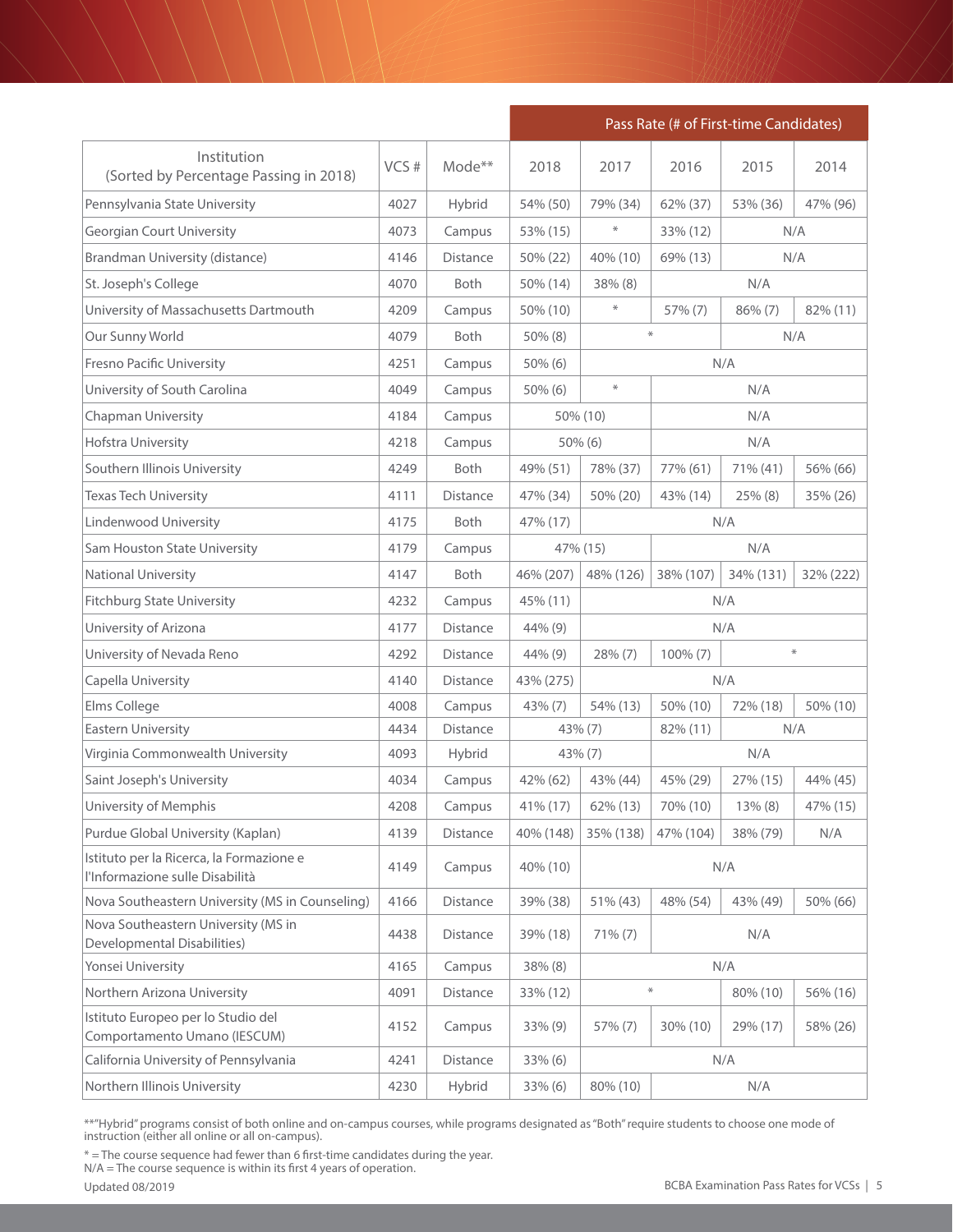|                                                                                                                                                                                                      |      |                 | Pass Rate (# of First-time Candidates) |                  |          |             |            |  |
|------------------------------------------------------------------------------------------------------------------------------------------------------------------------------------------------------|------|-----------------|----------------------------------------|------------------|----------|-------------|------------|--|
| Institution<br>(Sorted by Percentage Passing in 2018)                                                                                                                                                | VCS# | Mode**          | 2018                                   | 2017             | 2016     | 2015        | 2014       |  |
| La Sierra University                                                                                                                                                                                 | 4192 | Campus          |                                        | 33% (6)          |          | N/A         |            |  |
| Clemson University                                                                                                                                                                                   | 4087 | <b>Distance</b> | 31% (26)                               |                  | N/A      |             |            |  |
| Kongju National University                                                                                                                                                                           | 4041 | Campus          | 30% (10)<br>30% (10)<br>N/A            |                  |          |             |            |  |
| Long Island University (Post)                                                                                                                                                                        | 4203 | Hybrid          | 30% (10)                               | $63\%$ $(8)$     | $\ast$   | 33% (6)     | $11\%$ (9) |  |
| Arcadia University                                                                                                                                                                                   | 4088 | <b>Distance</b> | 29% (14)                               | 32% (19)         | 38% (13) | 18% (11)    | 39% (18)   |  |
| University of Arkansas                                                                                                                                                                               | 4086 | Distance        |                                        | 25% (8)          |          | N/A         |            |  |
| <b>ABA Spain Madrid</b>                                                                                                                                                                              | 4316 | <b>Distance</b> | 18% (72)                               | 25% (44)         | 27% (29) | 33% (9)     | $11\%$ (9) |  |
| Shenandoah University                                                                                                                                                                                | 4118 | Campus          |                                        | 18% (11)         |          | N/A         |            |  |
| Manhattanville College                                                                                                                                                                               | 4156 | Campus          |                                        | $\divideontimes$ | 33% (6)  | 47% (15)    | 40% (20)   |  |
| University of Nevada Reno                                                                                                                                                                            | 4322 | Campus          |                                        | $\divideontimes$ | 100% (8) | 80% (10)    | $\ast$     |  |
| University of the Pacific                                                                                                                                                                            | 4215 | Campus          |                                        | $\ast$           |          | $100\%$ (6) | $\ast$     |  |
| University of Texas Rio Grande Valley (Psychology)                                                                                                                                                   | 4250 | Campus          |                                        | $\ast$           |          | $71\% (7)$  | $\ast$     |  |
| <b>Westfield State University</b>                                                                                                                                                                    | 4180 | Hybrid          | $\ast$                                 | 92% (12)         | 90% (10) | 92% (13)    | 54% (13)   |  |
| <b>ABA Centre ROSTOK</b>                                                                                                                                                                             | 4393 | <b>Distance</b> |                                        |                  | N/A      |             |            |  |
| <b>ABA Training Solutions</b>                                                                                                                                                                        | 4509 | Distance        |                                        |                  | N/A      |             |            |  |
| ABA-CARDP                                                                                                                                                                                            | 4384 | <b>Both</b>     |                                        |                  | N/A      |             |            |  |
| Alcanzando                                                                                                                                                                                           | 4356 | Hybrid          |                                        |                  | N/A      |             |            |  |
| American University of Beirut                                                                                                                                                                        | 4506 | <b>Both</b>     |                                        |                  | N/A      |             |            |  |
| Arizona State University                                                                                                                                                                             | 4290 | Campus          |                                        |                  | N/A      |             |            |  |
| Association Agir et Vivre l'Autisme                                                                                                                                                                  | 4446 | Campus          |                                        |                  | N/A      |             |            |  |
| Association for training in Neurodevelopment<br><b>MONORODI</b>                                                                                                                                      | 4261 | Campus          |                                        |                  | N/A      |             |            |  |
| Association Francaise de L'ABA                                                                                                                                                                       | 4182 | <b>Distance</b> |                                        |                  | N/A      |             |            |  |
| Associations for the Advancement of Radical<br>Behavior Analysis and the Italian-American<br>Association of Behavior Analysis and Modification,<br>and Behavioral-Cognitive Therapy<br>(AARBA-AIAMC) | 4513 | Hybrid          | N/A                                    |                  |          |             |            |  |
| <b>Assumption College</b>                                                                                                                                                                            | 4362 | Campus          |                                        |                  | N/A      |             |            |  |
| Atbalsts Latvia                                                                                                                                                                                      | 4455 | Both            |                                        |                  | N/A      |             |            |  |
| <b>Auburn University</b>                                                                                                                                                                             | 4407 | Both            |                                        |                  | N/A      |             |            |  |
| Azerbaijan Agdam Social College                                                                                                                                                                      | 4512 | Distance        |                                        |                  | N/A      |             |            |  |
| <b>Azusa Pacific University</b>                                                                                                                                                                      | 4174 | Campus          |                                        |                  | N/A      |             |            |  |
| <b>Baekseok University</b>                                                                                                                                                                           | 4306 | Campus          |                                        |                  | N/A      |             |            |  |
| <b>Bangor University (certificate)</b>                                                                                                                                                               | 4461 | Campus          |                                        |                  | N/A      |             |            |  |
| Behavior Momentum India                                                                                                                                                                              | 4067 | Campus          |                                        |                  | N/A      |             |            |  |

\* = The course sequence had fewer than 6 first-time candidates during the year.

N/A = The course sequence is within its first 4 years of operation.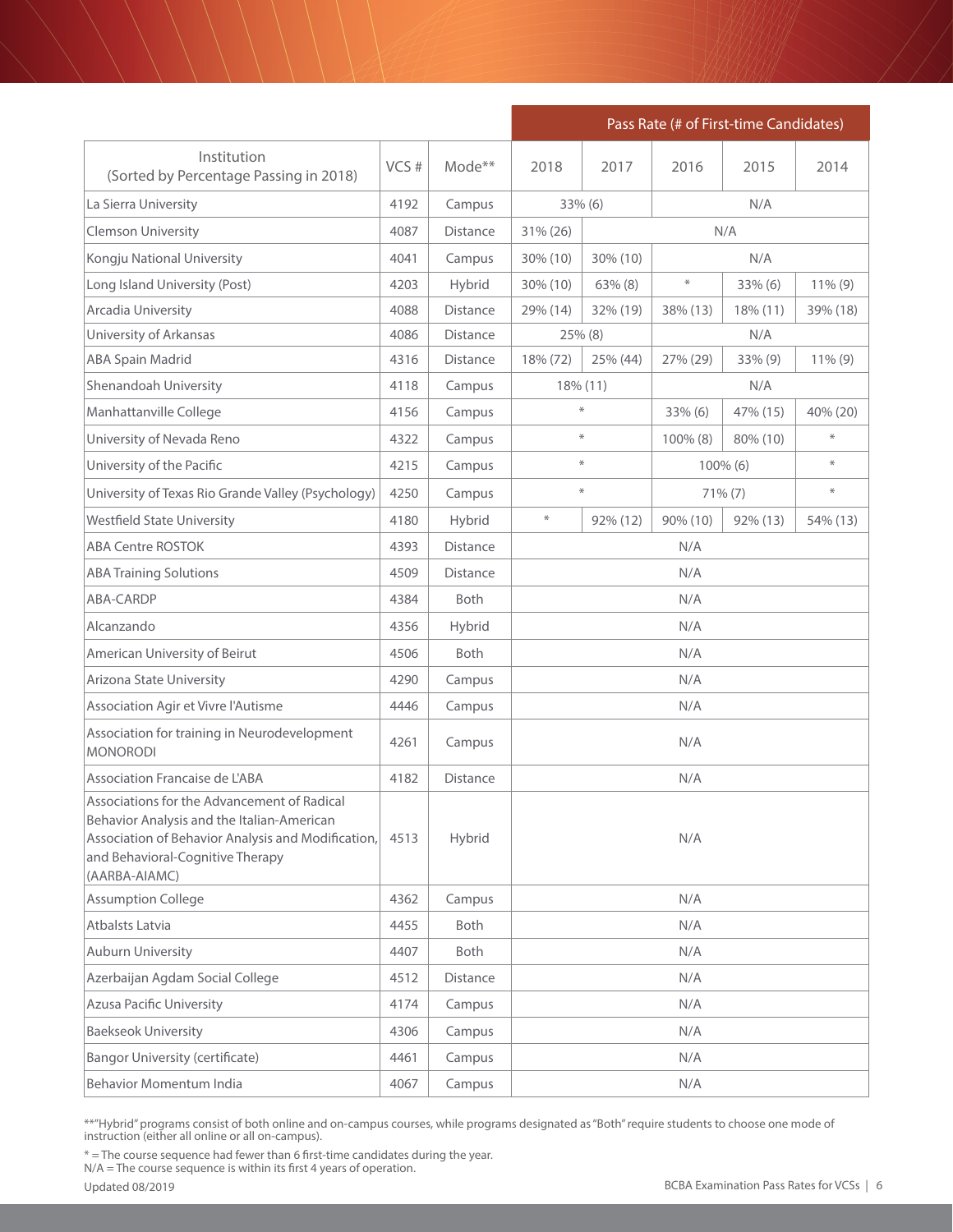|                                                           |      |                 | Pass Rate (# of First-time Candidates) |      |      |      |      |  |  |
|-----------------------------------------------------------|------|-----------------|----------------------------------------|------|------|------|------|--|--|
| Institution<br>(Sorted by Percentage Passing in 2018)     | VCS# | Mode**          | 2018                                   | 2017 | 2016 | 2015 | 2014 |  |  |
| Behaviour Analysis Academy                                | 4410 | Both            |                                        |      | N/A  |      |      |  |  |
| <b>Beijing Normal University</b>                          | 4435 | <b>Distance</b> |                                        |      | N/A  |      |      |  |  |
| <b>Beit Berl College</b>                                  | 4390 | Campus          |                                        |      | N/A  |      |      |  |  |
| <b>Biruni University</b>                                  | 4507 | Campus          | N/A                                    |      |      |      |      |  |  |
| <b>Brandman University</b>                                | 4357 | <b>Both</b>     | N/A                                    |      |      |      |      |  |  |
| <b>Brigham Young University</b>                           | 4425 | Campus          |                                        |      | N/A  |      |      |  |  |
| Cairn University                                          | 4418 | Distance        |                                        |      | N/A  |      |      |  |  |
| <b>CAPPDR-SEEK</b>                                        | 4394 | Hybrid          |                                        |      | N/A  |      |      |  |  |
| <b>Central Michigan University</b>                        | 4223 | Campus          |                                        |      | N/A  |      |      |  |  |
| Central Washington University                             | 4134 | Campus          |                                        |      | N/A  |      |      |  |  |
| Chicago School of Professional Psychology (DC)            | 4498 | Hybrid          |                                        |      | N/A  |      |      |  |  |
| Chicago School of Professional Psychology                 | 4499 | <b>Distance</b> |                                        |      | N/A  |      |      |  |  |
| Chicago School of Professional Psychology<br>(Dallas)     | 4500 | Hybrid          |                                        |      | N/A  |      |      |  |  |
| Chicago School of Professional Psychology<br>(Chicago)    | 4501 | Campus          | N/A                                    |      |      |      |      |  |  |
| Chicago School of Professional Psychology<br>(IR, LA, SD) | 4502 | Campus          | N/A                                    |      |      |      |      |  |  |
| Clarion University                                        | 4492 | Distance        |                                        |      | N/A  |      |      |  |  |
| <b>Clemson University</b>                                 | 4128 | Hybrid          |                                        |      | N/A  |      |      |  |  |
| <b>Clemson University</b>                                 | 4129 | Hybrid          |                                        |      | N/A  |      |      |  |  |
| <b>Cleveland State University</b>                         | 4238 | Distance        |                                        |      | N/A  |      |      |  |  |
| College of Mount Saint Vincent                            | 4504 | Campus          |                                        |      | N/A  |      |      |  |  |
| Consorzio Universitario Humanitas                         | 4424 | Campus          |                                        |      | N/A  |      |      |  |  |
| Daemen College                                            | 4489 | Distance        |                                        |      | N/A  |      |      |  |  |
| David Yellin Academic College of Education                | 4330 | Campus          |                                        |      | N/A  |      |      |  |  |
| Deree College The American College of Greece              | 4050 | Campus          |                                        |      | N/A  |      |      |  |  |
| <b>Drake University</b>                                   | 4437 | Campus          |                                        |      | N/A  |      |      |  |  |
| <b>Drexel University</b>                                  | 4280 | Both            |                                        |      | N/A  |      |      |  |  |
| Duquesne University                                       | 4095 | Hybrid          |                                        |      | N/A  |      |      |  |  |
| East Stroudsburg University                               | 4300 | Distance        |                                        |      | N/A  |      |      |  |  |
| Emirates College for Advanced Education                   | 4508 | Campus          |                                        |      | N/A  |      |      |  |  |
| Faculdade INESP - Grupo Método, São Paulo                 | 4480 | Both            |                                        |      | N/A  |      |      |  |  |
| Federal University of Sao Carlos                          | 4441 | Campus          | N/A                                    |      |      |      |      |  |  |
| Felician University                                       | 4485 | Campus          |                                        |      | N/A  |      |      |  |  |
| Florida International University                          | 4516 | Campus          |                                        |      | N/A  |      |      |  |  |

\* = The course sequence had fewer than 6 first-time candidates during the year.

N/A = The course sequence is within its first 4 years of operation.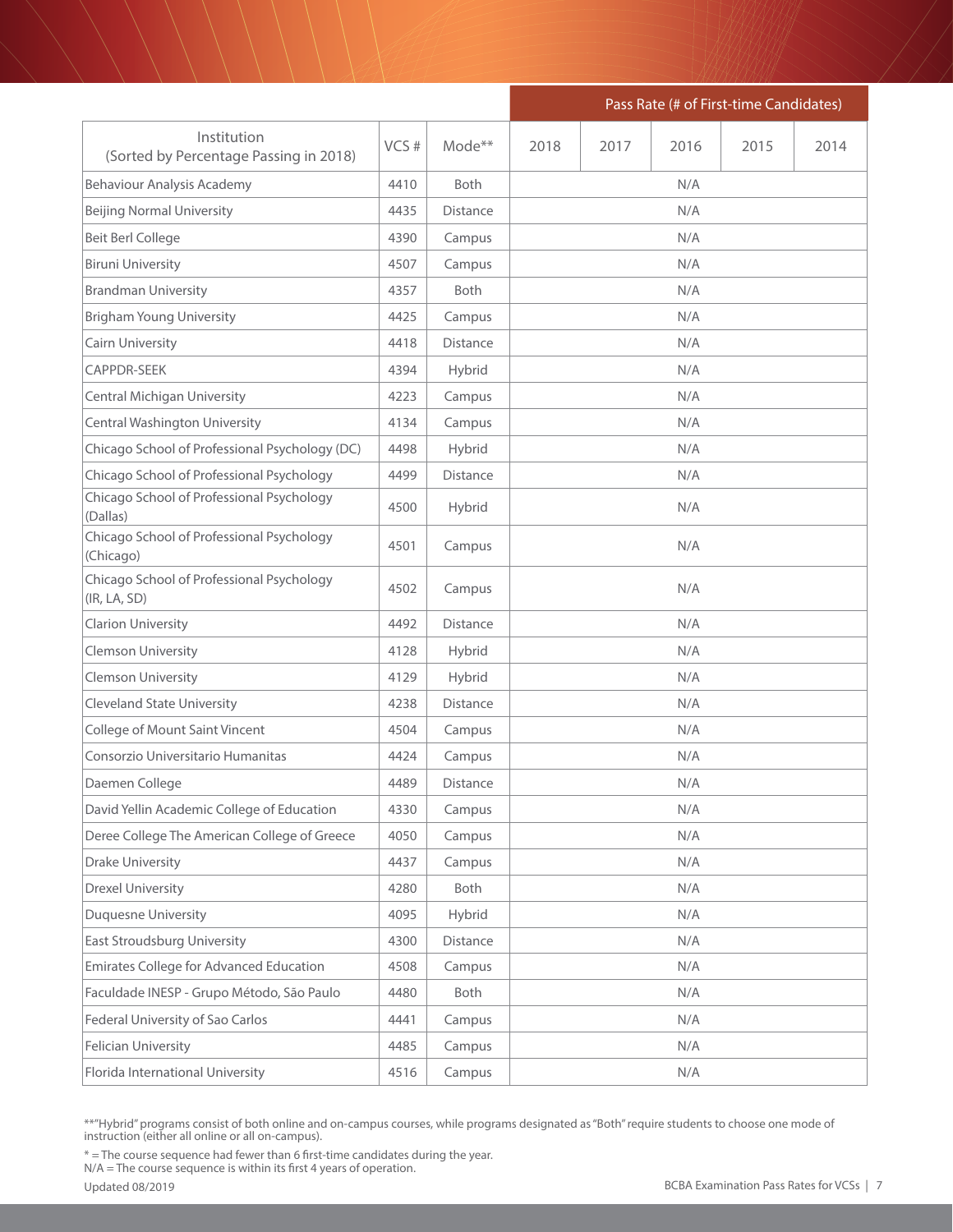|                                                                                   |      |                    | Pass Rate (# of First-time Candidates) |      |      |      |      |  |  |
|-----------------------------------------------------------------------------------|------|--------------------|----------------------------------------|------|------|------|------|--|--|
| Institution<br>(Sorted by Percentage Passing in 2018)                             | VCS# | Mode <sup>**</sup> | 2018                                   | 2017 | 2016 | 2015 | 2014 |  |  |
| <b>Francis Marion University</b>                                                  | 4468 | <b>Distance</b>    |                                        |      | N/A  |      |      |  |  |
| <b>Grand Valley State University</b>                                              | 4255 | <b>Distance</b>    |                                        |      | N/A  |      |      |  |  |
| Hebrew University of Jerusalem                                                    | 4339 | Campus             |                                        |      | N/A  |      |      |  |  |
| Hong Kong Association for Behavior Analysis                                       | 4481 | Campus             | N/A                                    |      |      |      |      |  |  |
| Kean University                                                                   | 4370 | Campus             |                                        |      | N/A  |      |      |  |  |
| Kibbutzim College                                                                 | 4239 | Campus             |                                        |      | N/A  |      |      |  |  |
| Konrad Lorenz University                                                          | 4470 | Campus             |                                        |      | N/A  |      |      |  |  |
| Kore University - IESCUM                                                          | 4360 | Campus             |                                        |      | N/A  |      |      |  |  |
| Kutztown University of Pennsylvania                                               | 4443 | <b>Distance</b>    |                                        |      | N/A  |      |      |  |  |
| Lehigh University                                                                 | 4408 | <b>Both</b>        |                                        |      | N/A  |      |      |  |  |
| Long Island University (Brooklyn)                                                 | 4252 | Campus             |                                        |      | N/A  |      |      |  |  |
| Louisiana State University                                                        | 4219 | Campus             |                                        |      | N/A  |      |      |  |  |
| Loyola Marymount University                                                       | 4465 | Distance           |                                        |      | N/A  |      |      |  |  |
| Malta College of Arts, Science, & Technology                                      | 4510 | Campus             |                                        |      | N/A  |      |      |  |  |
| <b>Marquette University</b>                                                       | 4503 | Campus             |                                        |      | N/A  |      |      |  |  |
| Mary Baldwin University                                                           | 4201 | Campus             |                                        |      | N/A  |      |      |  |  |
| Masaryk University                                                                | 4402 | Campus             |                                        |      | N/A  |      |      |  |  |
| Mercy College                                                                     | 4198 | Campus             |                                        |      | N/A  |      |      |  |  |
| Michigan School of Professional Psychology                                        | 4426 | Campus             |                                        |      | N/A  |      |      |  |  |
| Michigan State University                                                         | 4367 | Hybrid             |                                        |      | N/A  |      |      |  |  |
| Mississippi State University                                                      | 4291 | Campus             |                                        |      | N/A  |      |      |  |  |
| Missouri State University                                                         | 4422 | Campus             |                                        |      | N/A  |      |      |  |  |
| Monash University                                                                 | 4450 | Hybrid             |                                        |      | N/A  |      |      |  |  |
| Monmouth University                                                               | 4132 | Distance           |                                        |      | N/A  |      |      |  |  |
| Moscow Centre of Pedagogy and Psychology                                          | 4363 | Both               |                                        |      | N/A  |      |      |  |  |
| Moscow Institute of Psychoanalysis                                                | 4075 | Distance           |                                        |      | N/A  |      |      |  |  |
| Multicultural Alliance of Behavior Analysts                                       | 4269 | Both               |                                        |      | N/A  |      |      |  |  |
| National Changhua University of Education<br>(Graduate Institute of Rehabilition) | 4220 | Both               |                                        |      | N/A  |      |      |  |  |
| National Changhua University of Education<br>(College of Extension Education)     | 4457 | Both               |                                        |      | N/A  |      |      |  |  |
| National Louis University (MS in ABA)                                             | 4447 | Hybrid             |                                        |      | N/A  |      |      |  |  |
| National Louis University (EdS in ABA)                                            | 4448 | Hybrid             |                                        |      | N/A  |      |      |  |  |
| National Pingtung University                                                      | 4486 | Campus             |                                        |      | N/A  |      |      |  |  |
| Northeastern University (Applied Psychology)                                      | 4366 | Distance           |                                        |      | N/A  |      |      |  |  |

\* = The course sequence had fewer than 6 first-time candidates during the year.

N/A = The course sequence is within its first 4 years of operation.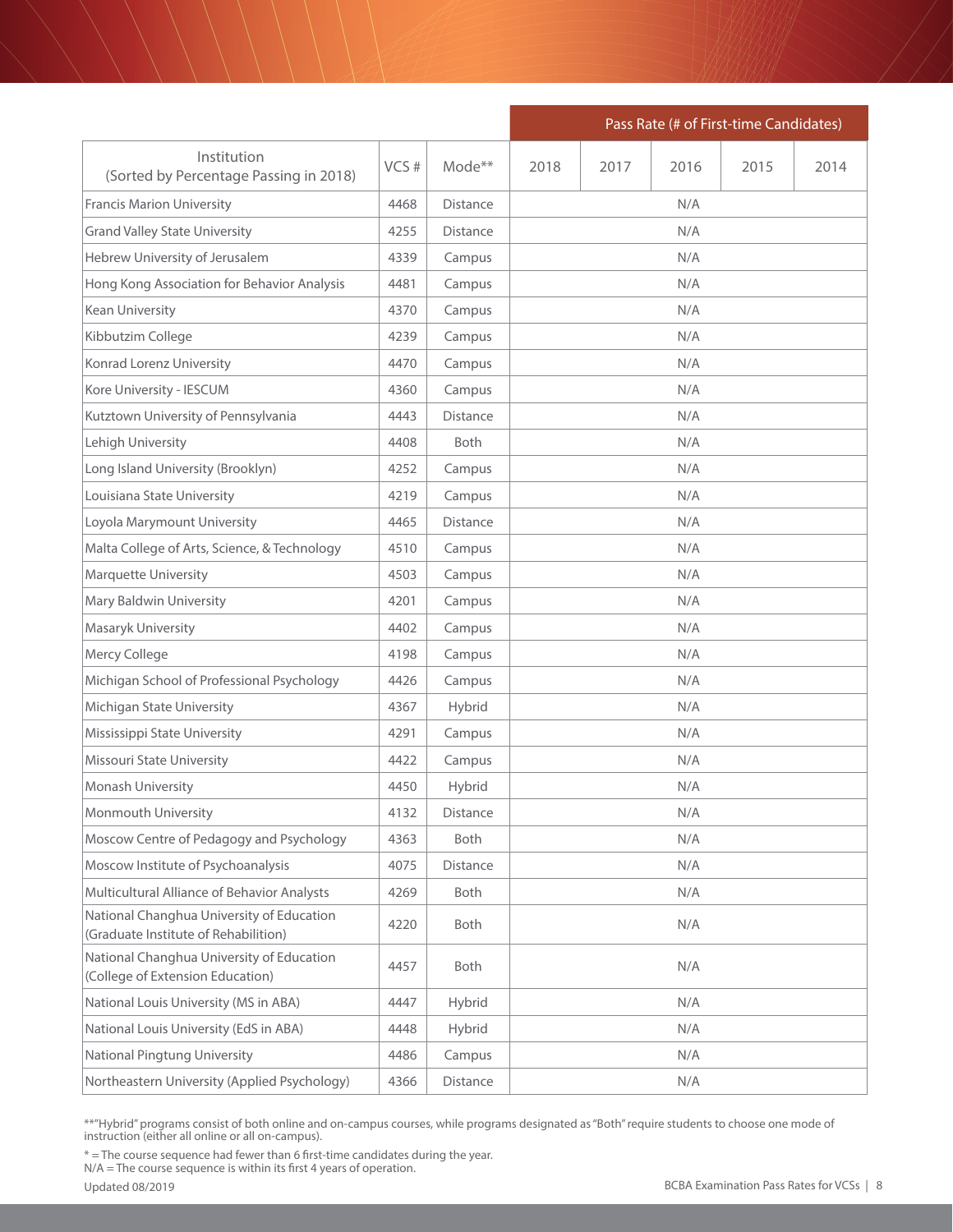|                                                                    |      |                 | Pass Rate (# of First-time Candidates) |      |      |      |      |  |  |
|--------------------------------------------------------------------|------|-----------------|----------------------------------------|------|------|------|------|--|--|
| Institution<br>(Sorted by Percentage Passing in 2018)              | VCS# | Mode**          | 2018                                   | 2017 | 2016 | 2015 | 2014 |  |  |
| Northern Kentucky University                                       | 4348 | Hybrid          | N/A                                    |      |      |      |      |  |  |
| Northern Michigan University                                       | 4273 | Hybrid          |                                        |      | N/A  |      |      |  |  |
| Northern Vermont University-Johnson                                | 4476 | Both            | N/A                                    |      |      |      |      |  |  |
| Nova Southeastern University (MS in Child<br>Protection))          | 4439 | <b>Distance</b> | N/A                                    |      |      |      |      |  |  |
| Nova Southeastern University (Doctorate in<br>Special Education))  | 4167 | Hybrid          | N/A                                    |      |      |      |      |  |  |
| Oklahoma State University                                          | 4155 | Campus          |                                        |      | N/A  |      |      |  |  |
| Oslo and Akershus University College of Applied<br><b>Sciences</b> | 4488 | Campus          |                                        |      | N/A  |      |      |  |  |
| Pepperdine University                                              | 4414 | Both            |                                        |      | N/A  |      |      |  |  |
| Philadelphia College of Osteopathic Medicine<br>(coursework only)  | 4160 | Distance        |                                        |      | N/A  |      |      |  |  |
| <b>Pittsburg State University</b>                                  | 4490 | Campus          |                                        |      | N/A  |      |      |  |  |
| <b>Portland State University</b>                                   | 4336 | <b>Distance</b> |                                        |      | N/A  |      |      |  |  |
| <b>Purdue University</b>                                           | 4491 | Distance        |                                        |      | N/A  |      |      |  |  |
| <b>Pusan National University</b>                                   | 4388 | Campus          | N/A                                    |      |      |      |      |  |  |
| Qingdao University                                                 | 4454 | <b>Distance</b> |                                        |      | N/A  |      |      |  |  |
| Regis College                                                      | 4514 | Distance        |                                        |      | N/A  |      |      |  |  |
| Reykjavík University                                               | 4089 | Campus          |                                        |      | N/A  |      |      |  |  |
| Rollins College                                                    | 4375 | Campus          |                                        |      | N/A  |      |      |  |  |
| San Diego State University (Counseling and<br>School Psychology)   | 4487 | Campus          |                                        |      | N/A  |      |      |  |  |
| SEEK Applied Behavior Analysis Association-<br>Taiwan              | 4395 | Hybrid          |                                        |      | N/A  |      |      |  |  |
| Seton Hall University                                              | 4305 | Campus          |                                        |      | N/A  |      |      |  |  |
| Shippensburg University                                            | 4278 | Campus          |                                        |      | N/A  |      |      |  |  |
| <b>Simmons University</b>                                          | 4483 | Distance        |                                        |      | N/A  |      |      |  |  |
| Slippery Rock University of Pennsylvania                           | 4478 | Distance        |                                        |      | N/A  |      |      |  |  |
| Southeast Missouri State University                                | 4314 | <b>Distance</b> |                                        |      | N/A  |      |      |  |  |
| St. John's University                                              | 4328 | Campus          |                                        |      | N/A  |      |      |  |  |
| State University of New York College at New Paltz                  | 4482 | Both            |                                        |      | N/A  |      |      |  |  |
| <b>Stockholm University</b>                                        | 4475 | Campus          |                                        |      | N/A  |      |      |  |  |
| SWPS University of Social Sciences and<br>Humanities               | 4368 | Campus          |                                        |      | N/A  |      |      |  |  |
| Tennessee Technological University                                 | 4274 | Campus          |                                        |      | N/A  |      |      |  |  |
| Tennessee Technological University                                 | 4354 | Distance        |                                        |      | N/A  |      |      |  |  |
| Texas Tech University                                              | 4460 | Hybrid          |                                        |      | N/A  |      |      |  |  |

\* = The course sequence had fewer than 6 first-time candidates during the year.

N/A = The course sequence is within its first 4 years of operation.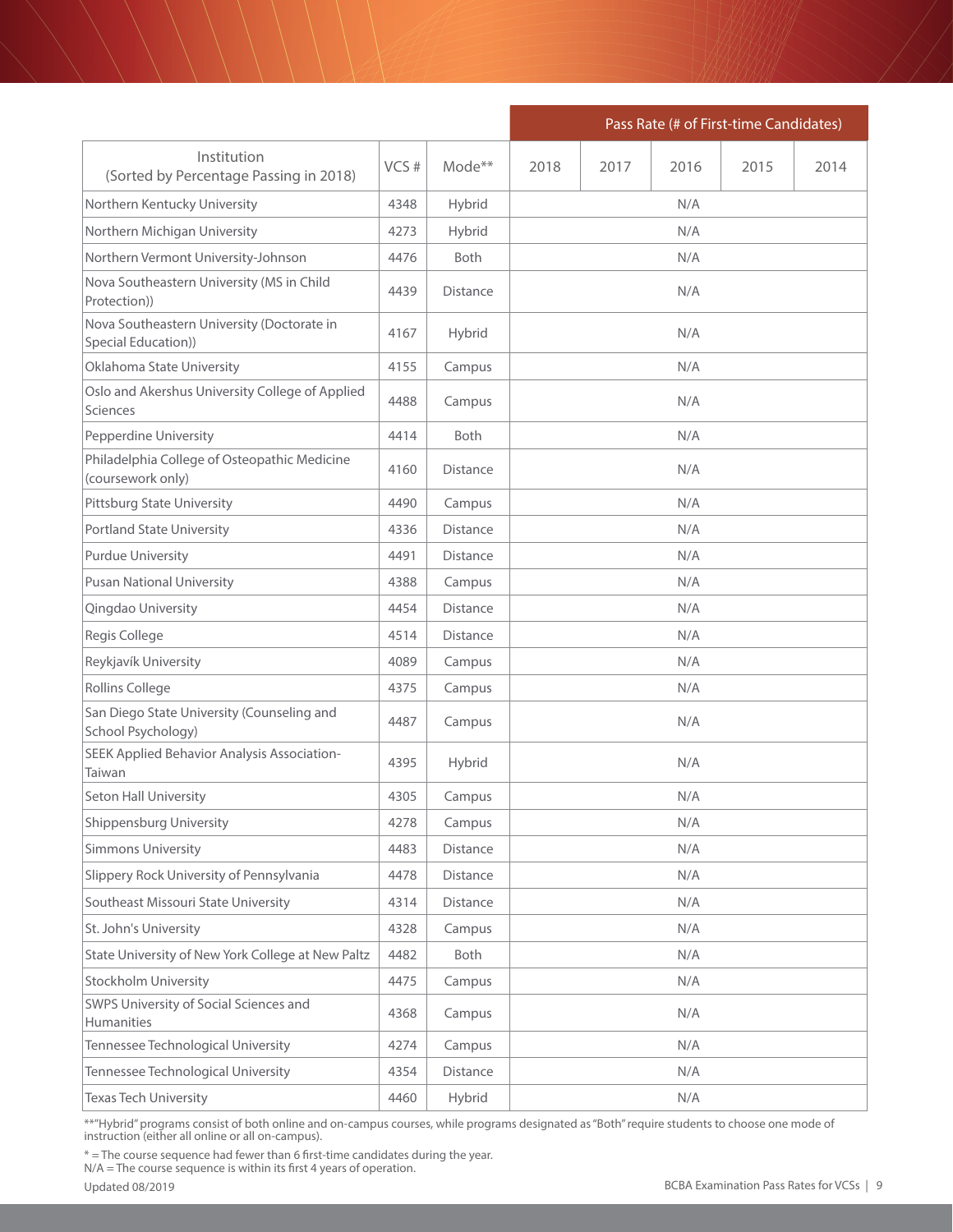|                                                       |      |             | Pass Rate (# of First-time Candidates) |      |      |      |      |  |  |  |
|-------------------------------------------------------|------|-------------|----------------------------------------|------|------|------|------|--|--|--|
| Institution<br>(Sorted by Percentage Passing in 2018) | VCS# | Mode**      | 2018                                   | 2017 | 2016 | 2015 | 2014 |  |  |  |
| Touro College                                         | 4464 | Campus      | N/A                                    |      |      |      |      |  |  |  |
| Touro University California                           | 4303 | Campus      |                                        |      | N/A  |      |      |  |  |  |
| Trinity Christian College (new)                       | 4453 | Hybrid      | N/A                                    |      |      |      |      |  |  |  |
| Universidad Autónoma de Chile                         | 4401 | Campus      |                                        |      | N/A  |      |      |  |  |  |
| Universidad Compultense De Madrid                     | 4466 | Distance    |                                        |      | N/A  |      |      |  |  |  |
| Universidad del Istmo de Guatemala                    | 4469 | Campus      |                                        |      | N/A  |      |      |  |  |  |
| Universidad Iberoamericana                            | 4428 | Distance    |                                        |      | N/A  |      |      |  |  |  |
| Universidade de São Paulo                             | 4387 | Campus      |                                        |      | N/A  |      |      |  |  |  |
| Universidade Estadual de Londrina                     | 4442 | Campus      |                                        |      | N/A  |      |      |  |  |  |
| University of California Riverside                    | 4494 | Campus      |                                        |      | N/A  |      |      |  |  |  |
| University of California Santa Barbara                | 4337 | <b>Both</b> |                                        |      | N/A  |      |      |  |  |  |
| University of Central Florida                         | 4515 | Both        |                                        |      | N/A  |      |      |  |  |  |
| University of Central Missouri                        | 4353 | Distance    |                                        |      | N/A  |      |      |  |  |  |
| University of Dublin Trinity College                  | 4381 | Campus      |                                        |      | N/A  |      |      |  |  |  |
| University of Florida                                 | 4265 | Campus      |                                        |      | N/A  |      |      |  |  |  |
| University of Gdansk                                  | 4340 | Campus      |                                        |      | N/A  |      |      |  |  |  |
| University of Illinois                                | 4058 | Campus      |                                        |      | N/A  |      |      |  |  |  |
| University of Iowa                                    | 4409 | Distance    |                                        |      | N/A  |      |      |  |  |  |
| University of Kansas                                  | 4432 | Campus      |                                        |      | N/A  |      |      |  |  |  |
| University of Kansas                                  | 4433 | Distance    |                                        |      | N/A  |      |      |  |  |  |
| University of Kent (Positive Behaviour Support)       | 4427 | Hybrid      |                                        |      | N/A  |      |      |  |  |  |
| University of Lille                                   | 4101 | Campus      |                                        |      | N/A  |      |      |  |  |  |
| University of Manitoba                                | 4338 | Campus      |                                        |      | N/A  |      |      |  |  |  |
| University of Miami                                   | 4459 | Campus      |                                        |      | N/A  |      |      |  |  |  |
| University of Michigan - Dearborn                     | 4451 | Campus      |                                        |      | N/A  |      |      |  |  |  |
| University of Minnesota                               | 4471 | Campus      |                                        |      | N/A  |      |      |  |  |  |
| University of Missouri Columbia                       | 4326 | Campus      |                                        |      | N/A  |      |      |  |  |  |
| University of Nevada Las Vegas                        | 4267 | Campus      |                                        |      | N/A  |      |      |  |  |  |
| University of Northern Colorado                       | 4310 | Distance    |                                        |      | N/A  |      |      |  |  |  |
| University of Oregon                                  | 4216 | Campus      |                                        |      | N/A  |      |      |  |  |  |
| University of Parma                                   | 4151 | Both        |                                        |      | N/A  |      |      |  |  |  |
| University of Salerno                                 | 4296 | Campus      |                                        |      | N/A  |      |      |  |  |  |
| University of Southern California                     | 4423 | Campus      |                                        |      | N/A  |      |      |  |  |  |
| University of Southern Mississippi (MS)               | 4283 | Campus      |                                        |      | N/A  |      |      |  |  |  |
| University of Southern Mississippi (PhD)              | 4518 | Campus      |                                        |      | N/A  |      |      |  |  |  |

\* = The course sequence had fewer than 6 first-time candidates during the year.

N/A = The course sequence is within its first 4 years of operation.